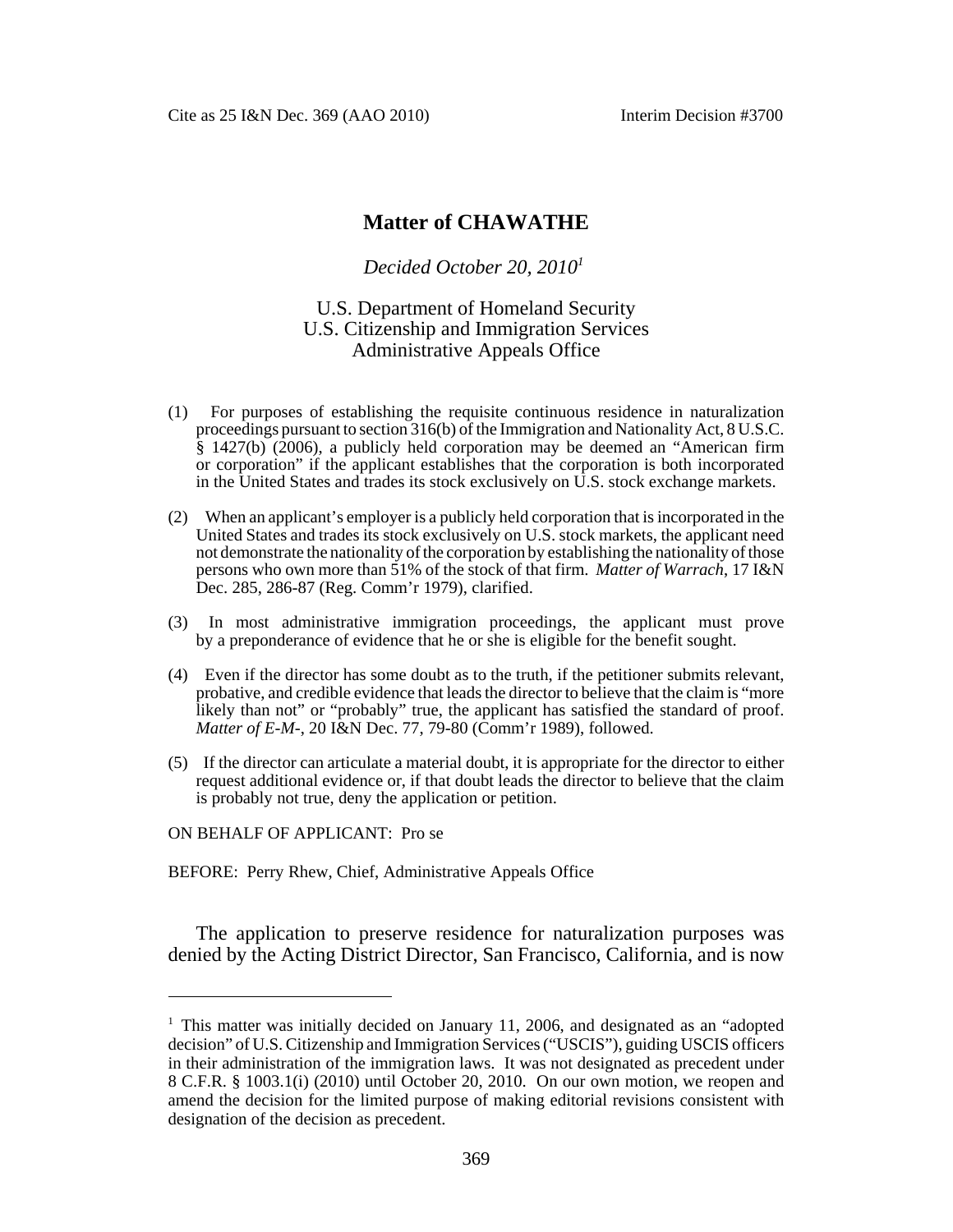before the Administrative Appeals Office ("AAO") on appeal. The appeal will be sustained.

The primary question presented in this matter is whether a publicly traded corporation may be considered an "American firm or corporation," pursuant to section 316(b) of the Immigration and Nationality Act, 8 U.S.C. § 1427(b) (2006), when its stock ownership is widely dispersed and there is no readily available means to determine the nationality of its owners.<sup>2</sup> Upon review, the AAO concludes that a publicly held corporation may be deemed an "American firm or corporation" for purposes of section 316(b) of the Act if the applicant establishes that the corporation is both incorporated in the United States and trades its stock exclusively on U.S. stock markets.

#### I. FACTUAL AND PROCEDURAL HISTORY

The applicant is an employee of ChevronTexaco Corporation who was granted permanent resident status on June 26, 2000, as a member of a profession holding an advanced degree or having exceptional ability. Expecting to file an application for naturalization as a United States citizen in the future, the applicant filed an Application to Preserve Residence for Naturalization Purposes (Form N-470) with his local immigration office in San Francisco, California, on January 30, 2003. The applicant seeks to preserve his residence for naturalization purposes under section 316(b) of the Act as a lawful permanent resident who will be temporarily absent from the United States for the purpose of employment with an "American firm or corporation."

In order to be naturalized as a United States citizen, the Act requires in part that a person reside continuously in the United States as a lawful permanent resident for at least 5 years prior to filing an application for naturalization, and that the person be physically present in the United States for at least one half of the required residency period. *See generally* section 316 of the Act. Section 316(b) of the Act provides that an absence from the United States for a continuous period of 1 year or more shall break the continuity of the required 5-year period of continuous residence.

However, section 316(b) of the Act also provides that no period of absence from the United States shall break the continuity of residence if the applicant proves to the satisfaction of the Secretary of Homeland Security that he or she

 $2^2$  A "stock" is a proportional part of a corporation's capital represented by the total number of equal units (or shares) owned, and granting the stockholder the right to participate in the management of the corporation and share in its profits. *See generally Black's Law Dictionary* 1428 (7th ed. 2002).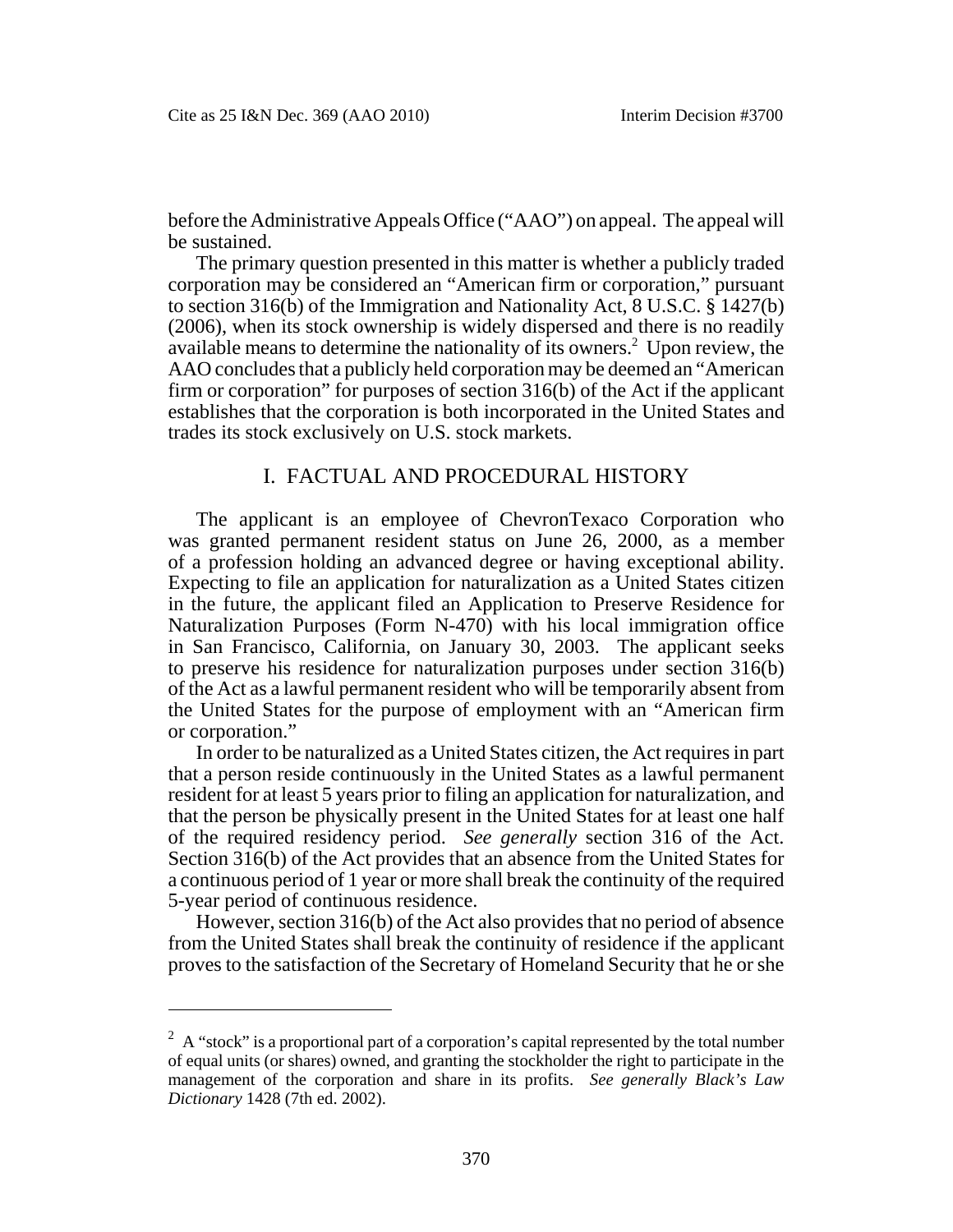has been physically present and residing in the United States after being lawfully admitted for permanent residence for an uninterrupted period of at least one year and . . . is employed by an American firm or corporation engaged in whole or in part in the development of foreign trade and commerce of the United States, or a subsidiary thereof more than 50 per centum of whose stock is owned by an American firm or corporation . . . .

In the present matter, the director determined that the applicant had failed to establish that his employer, ChevronTexaco Corporation, was an "American firm or corporation" as required by the Act. The director determined further that the applicant had failed to establish that his temporary overseas employer, Saudi Arabian Texaco, qualified as a ChevronTexaco Corporation "subsidiary" under section 316(b) of the Act. The director denied the application for preservation of residence for naturalization purposes on this basis.

On appeal, the applicant asserts that his employer, ChevronTexaco Corporation (hereafter referred to as ChevronTexaco), was incorporated in the State of Delaware and qualifies as an "American firm or corporation" under section 316(b) of the Act. The applicant also asserts that Saudi Arabian Texaco is owned and controlled by ChevronTexaco and therefore qualifies as a "subsidiary of an American corporation."

## II. "AMERICAN FIRM OR CORPORATION"

For purposes of section 316(b) of the Act, the nationality of a firm or corporation has traditionally been determined through tracing the percentage of individual ownership interest in a firm or corporation, and by tracing the nationality of the persons having principal ownership interests (more than 50%) in the firm or corporation. The Immigration and Naturalization Service Regional Commissioner stated in *Matter of Warrach*, 17 I&N Dec. 285, 286-87 (Reg. Comm'r 1979), that

when it is shown that 51 percent or more of the stock of the employer corporation is owned by a foreign firm, such firm is a "foreign corporation" within the meaning of section 316(b). The fact that a firm is incorporated under the laws of a state of the United States does not necessarily determine that it is an American firm or corporation. The nationality of such firm would be determined by the nationality of those persons who own more than 51 percent of the stock of that firm.

Thus, under the principles set forth in *Matter of Warrach*, ChevronTexaco's incorporation in the State of Delaware does not establish that ChevronTexaco is an "American firm or corporation." Rather, the applicant must also demonstrate that more than 50% of ChevronTexaco is owned by persons who are United States citizens. The applicant in the present matter provided no evidence to establish who the individual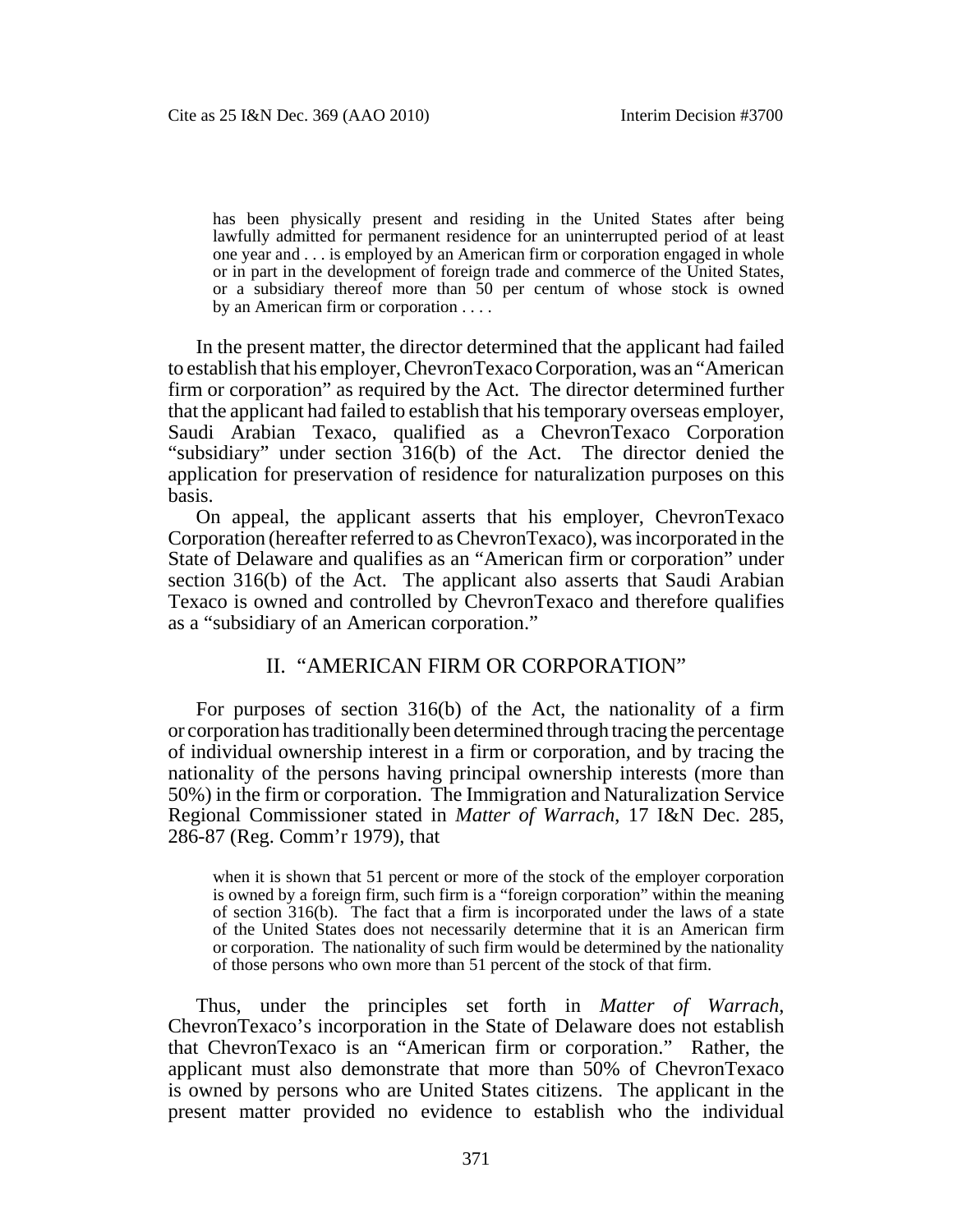ChevronTexaco stockholders are, or to establish the percentage of ownership interests held by each stockholder. Nor did the applicant provide evidence or information to establish the nationality of each stockholder or owner of the corporation. The applicant therefore failed to establish that ChevronTexaco is an "American corporation" as defined in *Matter of Warrach*.

The AAO notes that the principles set forth in *Matter of Warrach* apply well to traditional situations involving closely held companies or corporations. However, the *Warrach* principles fail to address or to take into account the difficulties of tracing the ownership interests and nationalities of modern, publicly held corporations that have thousands of stockholders and capital stock that is traded on a daily basis on the stock markets.<sup>3</sup>

The present record contains a copy of ChevronTexaco Corporation's 2002 Securities and Exchange Commission ("SEC") Annual Report Pursuant to Section 13 or 15(d) of the Securities Exchange Act of 1934, (SEC Form 10-K). An SEC Form 10-K is the report that publicly held corporations file with the SEC on an annual basis; the report provides a comprehensive overview of a corporation's business and financial condition and includes audited financial statements. *See generally* U.S. SEC, Quick Answers, *Form 10-K*, http://www.sec.gov/answers/form10k.htm (last modified June 26, 2009).

In the present matter, the submitted SEC Form 10-K reflects that ChevronTexaco is incorporated in the State of Delaware and that ChevronTexaco stock is traded on the New York Stock Exchange, located in New York, New York, and on the Pacific Stock Exchange, located in San Francisco, California. The AAO notes that the Restated Certificate of Incorporation of ChevronTexaco Corporation, dated October 9, 2001, reflects that ChevronTexaco stock is traded publicly, and that "[t]he total of shares of all classes of stock which the Corporation shall have authority to issue is four billion one hundred million (4,100,000,000), of which one hundred million (100,000,000) shares shall be Preferred Stock . . . and four billion (4,000,000,000) shares shall be Common Stock."

The AAO recognizes that the widely dispersed ownership of publicly held corporations makes it extremely difficult, if not impossible, for an applicant

<sup>&</sup>lt;sup>3</sup> In general, the capital stock of a corporation may be "closely held" or "publicly held." A closely held corporation issues stock to a few stockholders, and that stock is not traded on the public stock markets or securities exchanges. By contrast, the stock of a publicly held corporation is listed on the public stock markets and is traded to and among the general public. *See Black's Law Dictionary*, *supra*, at 341-44. The U.S. public stock markets or securities exchanges include the New York Stock Exchange (NYSE), the Nasdaq Stock Market (NASDAQ), the American Stock Exchange (AMEX) [now known as NYSE Amex Equities], the Philadelphia Stock Exchange (PHLX), the Chicago Stock Exchange (CHX), Boston Stock Exchange (BSE), and the National Stock Exchange (NSX).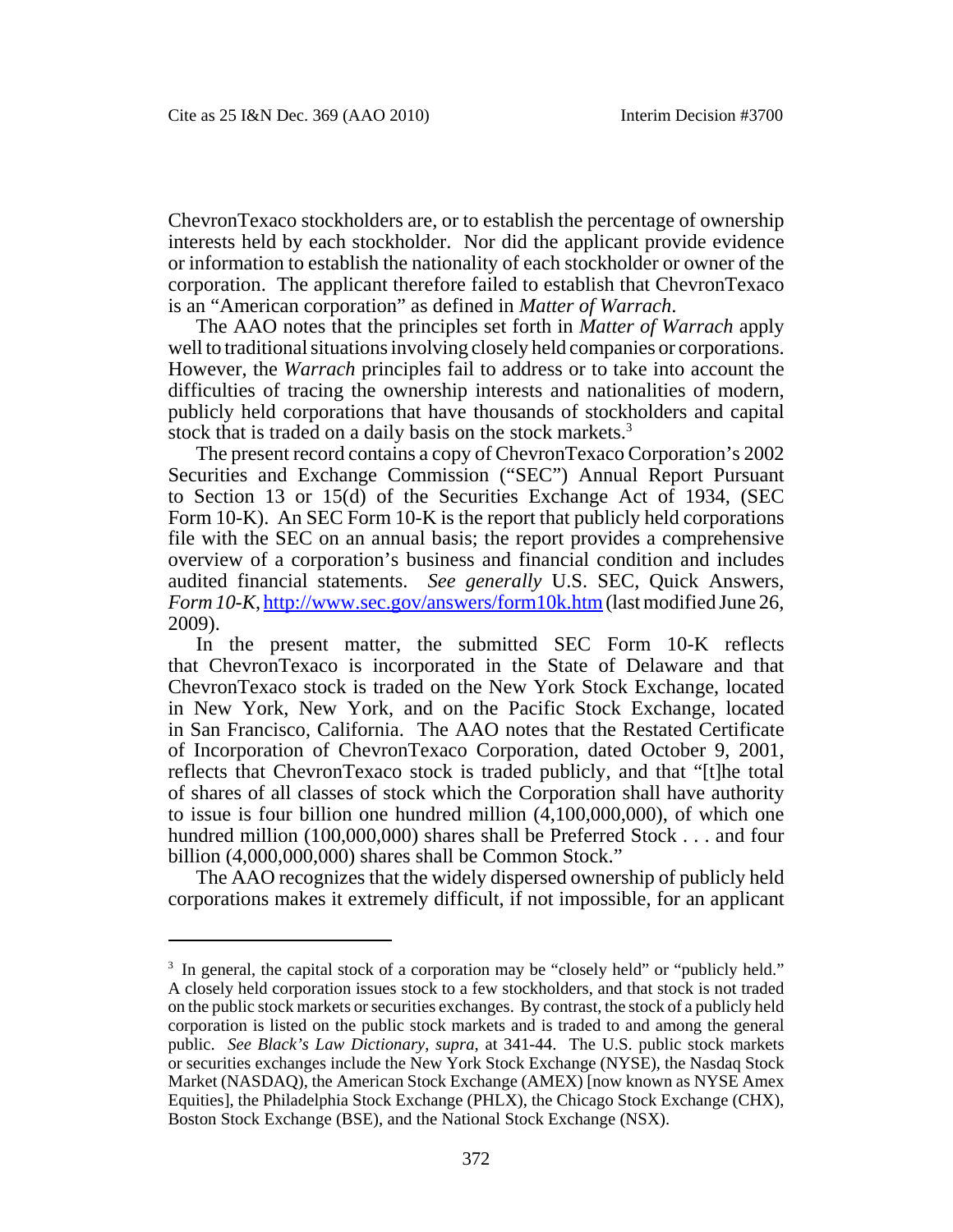under section 316(b) of the Act to trace the interests and nationalities of its stockholders. As in this case, a publicly traded corporation may issue billions of shares of stock which are traded daily by the general public.

Examining a question relating to the nationality of a corporation and section 319(b) of the Act, 8 U.S.C. § 1430 (2006), a 1995 Legal Opinion by the Immigration and Naturalization Service, Office of the General Counsel (now Citizenship and Immigration Services, Office of Chief Counsel) discussed the United States Department of State regulations and precedent legal decisions interpreting the definition of a corporation's nationality for purposes of the treaty trader and investor nonimmigrant visa classification.4 The Legal Opinion observed that a corporation is normally found to have the nationality of whoever owns more than 50% of the corporation's capital stock. The Legal Opinion indicated that it would be anomalous to have two conflicting principles to decide the same issue, with the variance depending upon which section of the Act applied to the case. *See* Office of INS Gen. Counsel, U.S. Dep't of Justice, *Interpretation of American Firm or Corporation for section 319(b) of the Act*, Genco Op. No. 95-21 (Sept. 14, 1995), *available at* 1995 WL 1796328. The Legal Opinion concluded that the definition of "American firm or corporation" established for purposes of nonimmigrant treaty traders and investors should also apply to relevant cases under sections  $316(b)$  and  $319(b)$  of the Act, as well.<sup>5</sup>

The AAO notes that the Department of State expanded the nationality definition of a corporation for nonimmigrant treaty trader and investor purposes in Volume 9 of the Foreign Affairs Manual, 9 FAM 41.51 note 3.2, which states, in pertinent part:

In cases where a corporation is sold exclusively on a stock exchange in the country of incorporation, however, one can presume that the nationality of the corporation is that of the location of the exchange. The applicant should still, and may be requested to provide the best evidence available to support such

 $4$  Section 319(b) of the Act relates, in part, to the naturalization requirements of spouses of United States citizens who are employed overseas by an "American firm or corporation" and who are engaged in whole or in part in the development of foreign trade and commerce of the United States, or a subsidiary thereof.

<sup>&</sup>lt;sup>5</sup> The current case, however, is readily distinguished from the case addressed by the 1995 Legal Opinion. The alien in that case was employed by a closely held corporation that was the wholly owned subsidiary of a multi-tiered business entity. The ultimate parent corporation was incorporated abroad, and the majority of its stock was owned by persons who were not U.S. citizens or nationals. Thus, the employing corporation was a foreign corporation because the ultimate parent corporation was a foreign corporation. In this current appeal, the AAO is examining the nationality of the publicly traded parent corporation, rather than a closely held subsidiary.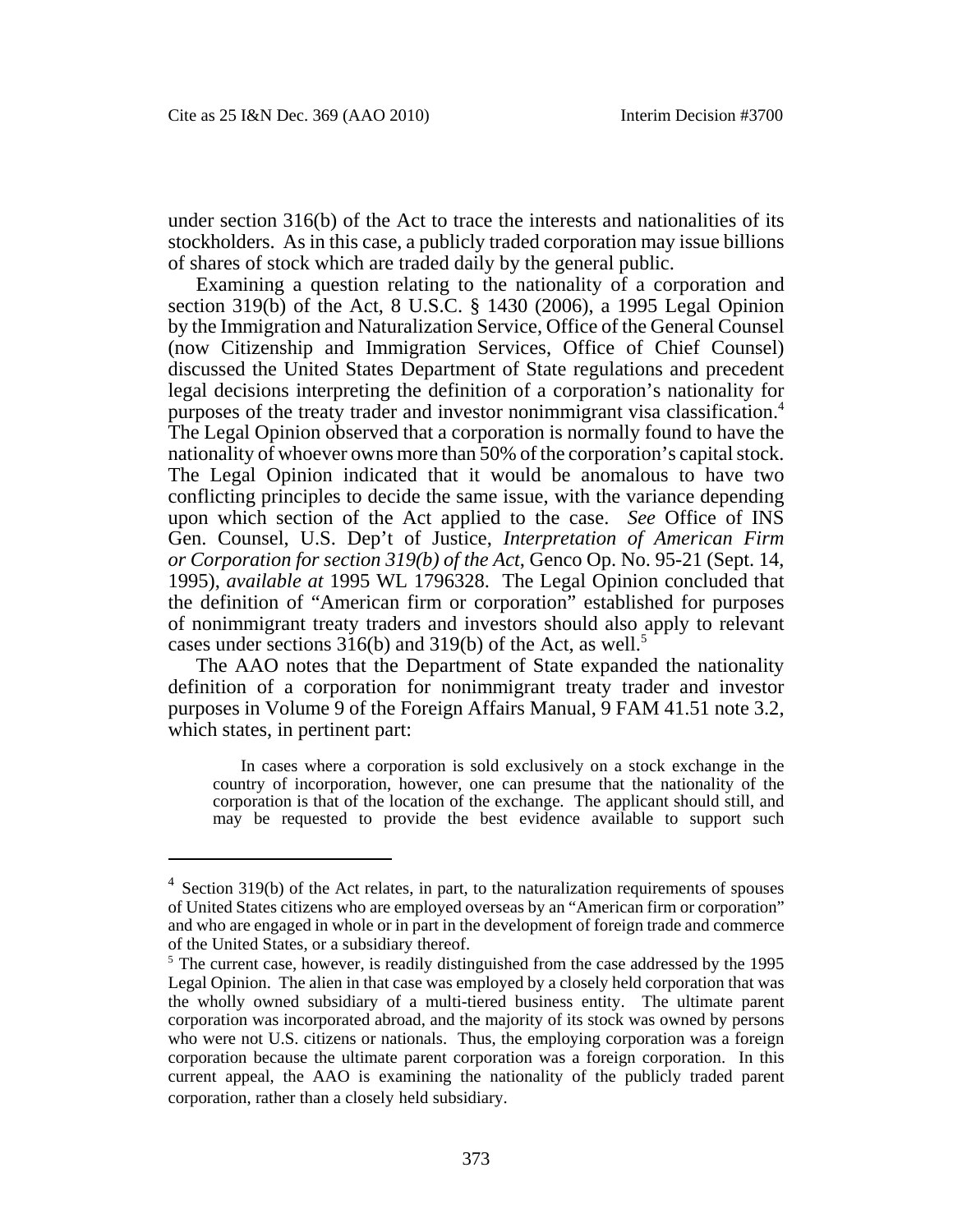a presumption. In the case of a multinational corporation whose stock is exchanged in more than one country, then the applicant must satisfy the consular officer by the best evidence available that the business meets the nationality requirement.

As noted by *Matter of Warrach*, 17 I&N Dec. at 287, the fact that a firm is incorporated under the laws of a State of the United States does not necessarily determine that it is an American firm or corporation. However, given the difficulty of tracing the nationalities and ownership interests of modern public corporations, the AAO finds that it is reasonable to presume that a publicly held corporation meets the definition of "American firm or corporation" for section 316(b) purposes if the applicant demonstrates that the employer is both incorporated in the United States and trades its stock exclusively on U.S. stock markets.<sup>6</sup>

In the present matter, the AAO finds that the evidence contained in the record establishes that ChevronTexaco is incorporated in the United States and that it is a publicly held corporation whose stock is exclusively sold on United States stock exchange markets. The applicant has therefore established that ChevronTexaco qualifies as an "American firm or corporation" under section 316(b) of the Act.

## III. SUBSIDIARY AND "PREPONDERANCE OF EVIDENCE"

In addition, the AAO finds that the applicant has established that Saudi Arabia Texaco ("SAT") qualifies as a "subsidiary" of ChevronTexaco under section 316(b) of the Act. Under section 316(b) of the Act, an applicant must establish that she or he is "[e]mployed by an American firm or corporation engaged in whole or in part in the development of foreign trade and commerce of the United States, or a subsidiary thereof more than 50 per centum of whose stock is owned by an American firm or corporation."

The AAO notes that the ChevronTexaco SEC Form 10-K submitted by the applicant states that

ChevronTexaco Corporation, a Delaware corporation, manages its investments in subsidiaries and affiliates, and provides administrative, financial and management support to U.S. and foreign subsidiaries that engage in fully integrated petroleum operations, chemicals operations, coal mining, power and energy services. The company operates in the United States and approximately 180 other countries.

 $6$  Note that both facts must be present in order for a publicly traded firm to be considered "American." If a firm or corporation does not satisfy both criteria, the applicant must meet the requirements of *Matter of Warrach*, 17 I&N Dec. at 285, to establish that the employer is an "American firm or corporation."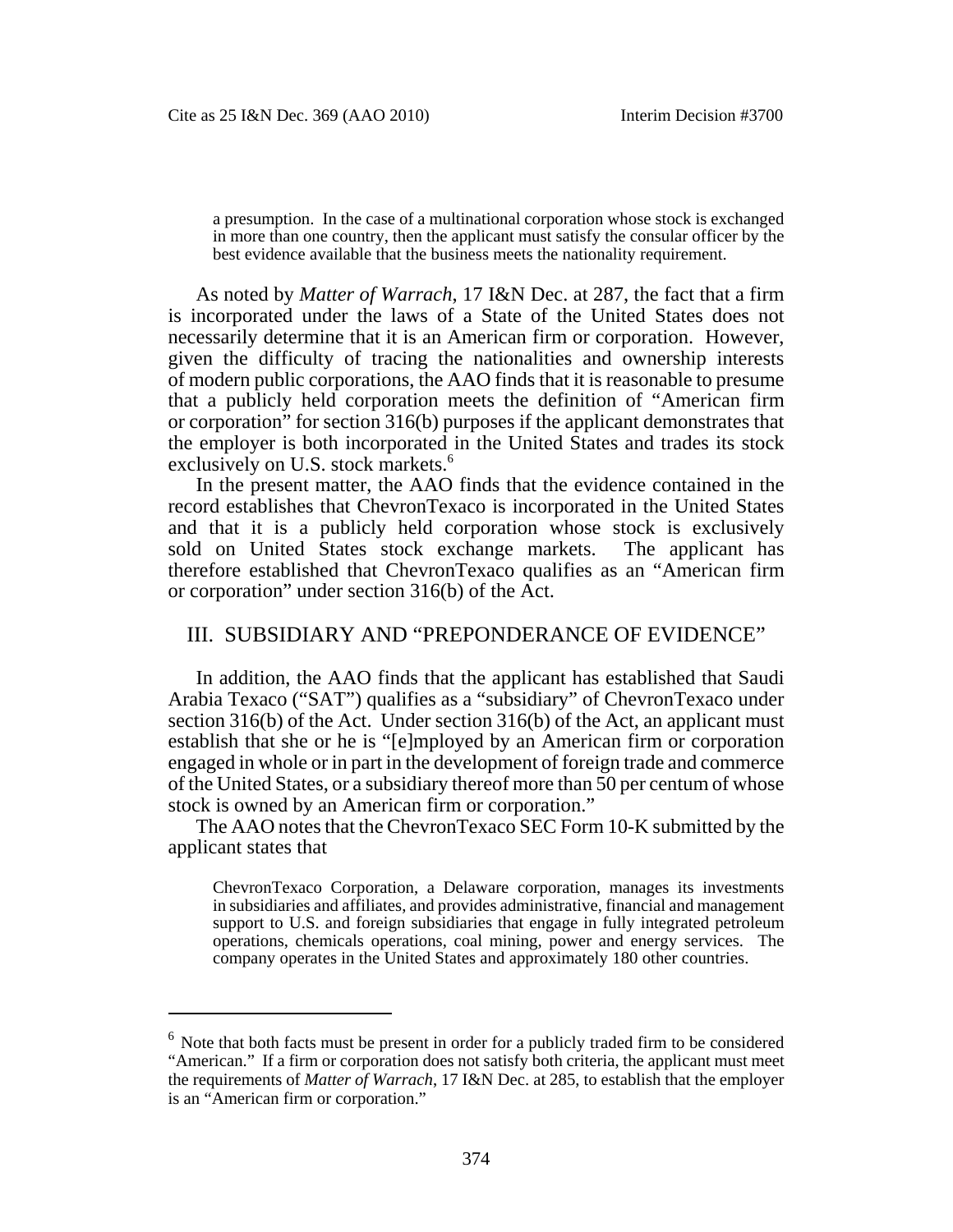*See* SEC Form 10-K at 3. In discussing its international operations, the SEC Form 10-K states further that "Saudi Arabia Texaco, *a ChevronTexaco subsidiary*, holds a concession to produce onshore crude oil from the Partitioned Neutral Zone (PNZ), located between the Kingdom of Saudi Arabia and the State of Kuwait." *Id.* at 15-16 (emphasis added).

In addition, the record contains a letter written by Mr. Tim Miller, Assistant to the President, Saudi Arabian Texaco, stating that "ChevronTexaco is engaged in the development of foreign trade and commerce of the United States through its *wholly-owned subsidiary*—Saudi Arabian Texaco (SAT), which is located in Kuwait." (Emphasis added.) The letter also states that the applicant will be assigned temporarily to SAT in Kuwait for 2 to 3 years in the same capacity that he fills at ChevronTexaco in California, and that while abroad, the applicant will continue to be paid his annual salary by ChevronTexaco.

Although the applicant could have submitted more probative evidence to establish that SAT is a subsidiary of ChevronTexaco, such as direct evidence of the ownership of SAT stock, the AAO finds that the SEC Form 10-K and the letter written by his employer are sufficient to establish by a preponderance of evidence that SAT is a wholly owned subsidiary of ChevronTexaco.<sup>7</sup> Except where a different standard is specified by law, a petitioner or applicant in administrative immigration proceedings must prove by a preponderance of evidence that he or she is eligible for the benefit sought. *See, e.g.*, *Matter of Martinez*, 21 I&N Dec. 1035, 1036 (BIA 1997) (noting that the petitioner must prove eligibility by a preponderance of evidence in visa petition proceedings); *Matter of Soo Hoo*, 11 I&N Dec. 151, 152 (BIA 1965) (finding that the petitioner had not established eligibility by a preponderance of the evidence because the submitted evidence was not credible); *cf. Matter of Patel*, 19 I&N Dec. 774, 782-3 (BIA 1988) (noting that section 204(a)(2)(A) of the Act, 8 U.S.C.  $\S$  1154(a)(2)(A) (Supp. IV 1986), requires a higher standard of clear and convincing evidence to rebut the presumption of a fraudulent prior marriage).

 $7$  The standard of proof should not be confused with the burden of proof. The burden of proving eligibility for the benefit sought remains entirely with the applicant. Section 316(b)(2) of the Act; *see also* section 291 of the Act, 8 U.S.C. § 1361 (2006). Additionally, the "preponderance of the evidence" standard does not relieve the petitioner or applicant from satisfying the basic evidentiary requirements set by regulation. There are no regulations relating to a corporation's eligibility as an "American firm or corporation" under section 316(b) of the Act. Had the regulations required specific evidence, the applicant would have been required to submit that evidence. *Cf.* 8 C.F.R. § 204.5(h)(3) (2006) (requiring that specific objective evidence be submitted to demonstrate eligibility as an alien of extraordinary ability).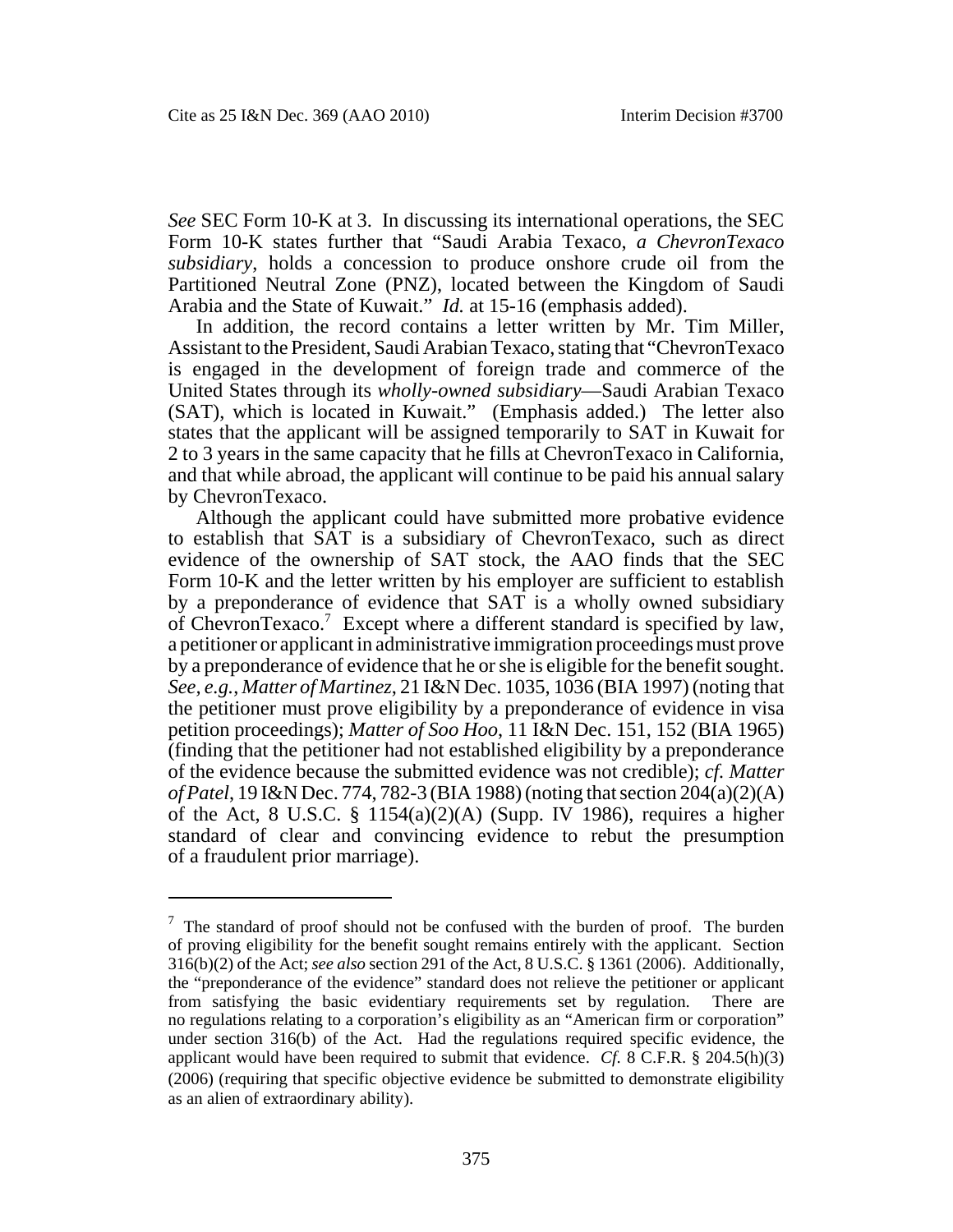The "preponderance of the evidence" standard requires that the evidence demonstrate that the applicant's claim is "probably true," where the determination of "truth" is made based on the factual circumstances of each individual case*. Matter of E-M-*, 20 I&N Dec. 77, 79-80 (Comm'r 1989). In evaluating the evidence, *Matter of E-M-* also stated that "[t]ruth is to be determined not by the quantity of evidence alone but by its quality." *Id.* at 80. Thus, in adjudicating the application pursuant to the preponderance of the evidence standard, the director must examine each piece of evidence for relevance, probative value, and credibility, both individually and within the context of the totality of the evidence, to determine whether the fact to be proven is probably true.

Even if the director has some doubt as to the truth, if the petitioner submits relevant, probative, and credible evidence that leads the director to believe that the claim is "more likely than not" or "probably" true, the applicant or petitioner has satisfied the standard of proof. *See INS v. Cardoza-Fonseca*, 480 U.S. 421, 431 (1987) (discussing "more likely than not" as a greater than 50% chance of an occurrence taking place). If the director can articulate a material doubt, it is appropriate for the director to either request additional evidence or, if that doubt leads the director to believe that the claim is probably not true, deny the application or petition.

Here, the submitted evidence is relevant, probative, and credible. As a document that is based on audited financial statements and reviewed by a Federal agency, the information in the SEC Form 10-K is highly credible and warrants substantial weight in immigration proceedings. And although the specific claim that SAT is a "wholly-owned subsidiary" is not supported by independent evidence, the letter from the applicant's employer is relevant, uncontroverted by any other evidence, and generally supported by the SEC Form 10-K. Furthermore, as the assistant to the president of SAT, the author is in a position to have first-hand knowledge of the corporation's relationship with ChevronTexaco. As required under the applicable standard of proof, the evidence establishes that it is "probably" true that SAT is a subsidiary of an "American firm or corporation," with at least 50% of its stock owned by ChevronTexaco, as required by section 316(b) of the Act.

The AAO finds that the evidence sufficiently establishes that the applicant's overseas employer, Saudi Arabian Texaco, qualifies as a subsidiary of ChevronTexaco under section 316(b) of the Act. The evidence further establishes that the applicant's assignment to work with SAT is temporary and for the purpose of assisting ChevronTexaco to engage in the development of foreign trade and commerce.